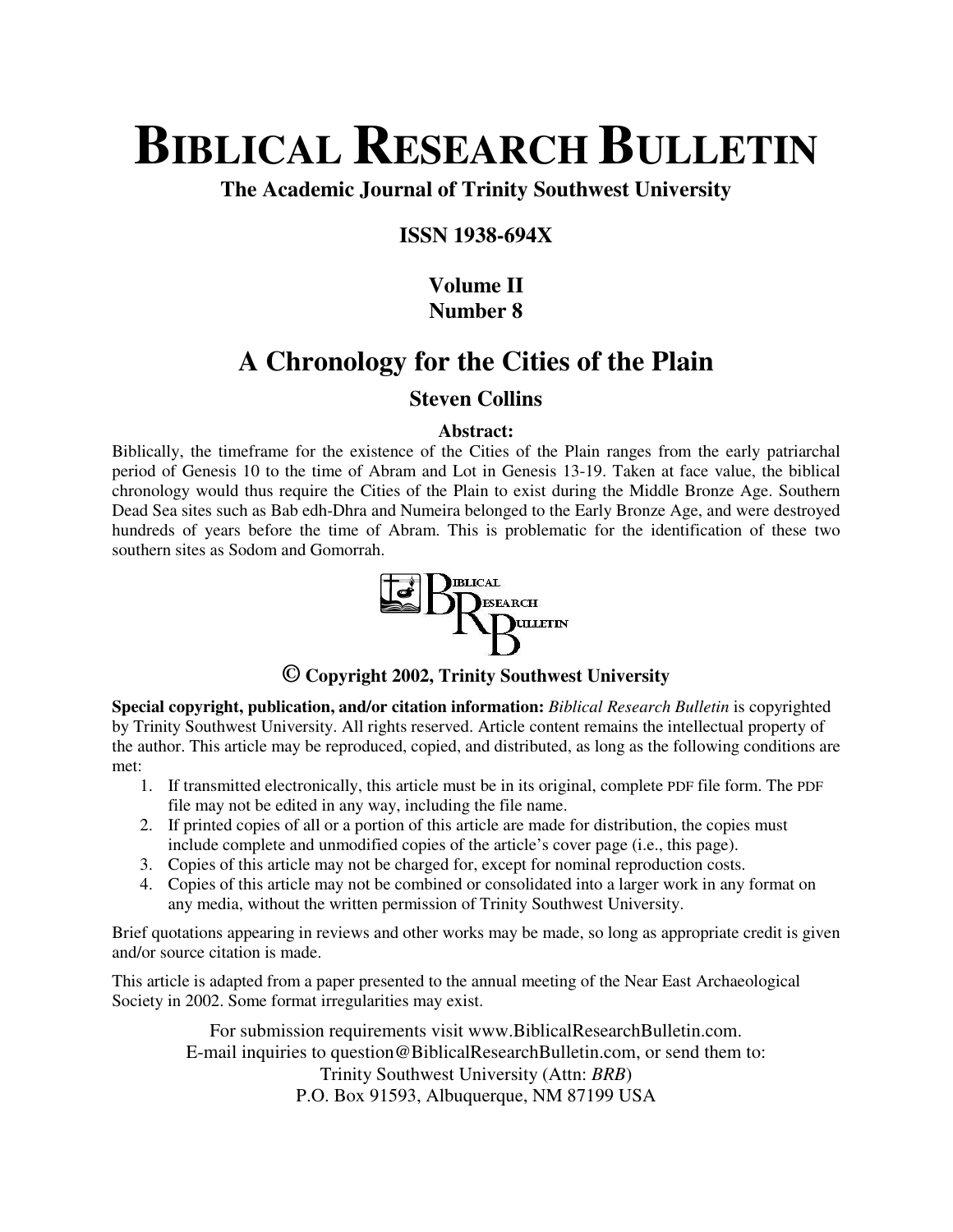# **A Chronology for the Cities of the Plain**

#### **Steven Collins**

Dean, College of Archaeology, Trinity Southwest University

Fixing an approximate date for the destruction of the Cities of the Plain (Gen 10-19) should not be difficult.<sup>1</sup> However, the acceptance by numerous scholars of so many unfounded opinions about the proper configuration of the biblical chronology has muddied the water significantly.<sup>2</sup> Actually, arriving at a reasonably good chronology is rather straightforward if you walk carefully through the indicators embedded in the biblical text. In order to place the story of Sodom and Gomorrah in its proper timeframe, we must first establish an authentic biblical chronology by following key indicators.

#### KEY CHRONOLOGICAL INDICATORS IN THE BIBLICAL TEXT

l.

The following chronological data points are drawn from biblical passages to configure biblical dates on a relative basis and to subsequently adapt them to an absolute dating context.

The primary piece of chronological evidence from the Old Testament is the statement of 1 Kings 6:1 regarding the date of the Israelite Exodus from Egypt. I have dealt with this in detail elsewhere, $3$  but a brief summary is in order here. First, the key biblical indicators are:

<sup>1</sup> For scholarly approaches to the subject of Sodom and Gomorrah, the Cities of the Plain, and related subjects see such general works as the latest editions of *The Anchor Bible Dictionary, The Oxford Encyclopedia of Archaeology in the Near East*, and *The International Standard Bible Encyclopedia*. For detailed scholarly treatments of the subject see works such as: W.F. Albright, "The Archaeological Results of an Expedition to Moab and the Dead Sea," *BASOR* 14 (1924) 2-12; E. Power, "The Site of the Pentapolis," *Bib* 11 (1930) 23-62, 149-182; F.G. Clapp, "The Site of Sodom and Gomorrah," *AJA* 40 (1936) 323-344; J.P. Harland, "Sodom and Gomorrah," *BA* 5 (1942) 17-32; J.P. Harland, "Sodom and Gomorrah," *BA* 6 (1943) 41-54; B.G. Wood, "Have Sodom and Gomorrah Been Found?" *BS* 3 (1974) 65-89; B.G. Wood, "Sodom and Gomorrah Update," *BS* 6 (1977) 24-30; H. Shanks, "Have Sodom and Gomorrah Been Found?" *BAR* 6.5 (1980) 26-36; W.C. van Hattem, "Once Again: Sodom and Gomorrah," *BA* 44 (1981) 87-92; B.G. Wood, "Sodom and Gomorrah Update," *BS* 12 (1983) 22-33; D.M. Howard, Jr., "Sodom and Gomorrah Revisited," *JETS* 27 (1984) 385-400; G.M. Harris and A.P. Beardow, "The Destruction of Sodom and Gomorrah: A Geotechnical Perspective," *QJEG* 28 (1995) 349-362; D. Neev and K.O. Emery, *The Destruction of Sodom and Gomorrah, and Jericho: Geological, Climatological, and Archaeological Background* (New York: Oxford University, 1995); and B.G. Wood, "The Discovery of the Sin Cities of Sodom and Gomorrah," *BS* 12.3 (1999) 67-80. See also W.E. Rast, "Bab edh-Dhra and the Origin of the Sodom Saga," in *Archaeology and Biblical Interpetation: Essays in Memory of D.G. Rose,* ed. by L.G. Perdue, L.E. Toombs, G.L. Johnson (Atlanta: John Knox Press, 1987); W.E. Rast, "Bab edh-Dhra'" in the *Anchor Bible Dictionary*, ed. by D.N. Freedman (New York: Doubleday, 1993); and M.C. Astour, "Zoar" in *ABD*. The aforementioned scholars have made serious attempts to solve the puzzle of the location of the Cities of the Plain, although I think their analysis of the biblical text is often lacking in precision. There have also been attempts to identify a southern Dead Sea Sodom and Gomorrah that border on the ridiculous, such as the pseudo-archaeology of R. Wyatt, R. Cornuke and a handful of others.

<sup>2</sup> See my discussion in S. Collins*, Let My People Go: Using Historical Synchronisms to Identify the Pharaoh of the Exodus*  (Albuquerque: Trinity Southwest University Press, 2002) 7-10.

<sup>3</sup> Collins, *Let My People Go* 8-10. See also J. Finegan, *Handbook of Biblical Chronology*, rev. ed. (Peabody: Hendrickson, 1998) 224-245; E.H. Merrill, *Kingdom of Priests: A History of Old Testament Israel* (Grand Rapids: Baker, 1987) 57-91; R. Cate*, An Introduction to the Old Testament and its Study* (Nashville: Broadman, 1987) 228-230; and J.M. Miller and J.H. Hayes, *A History of Ancient Israel and Judah* (Philadelphia: Westminster, 1986) 85-90.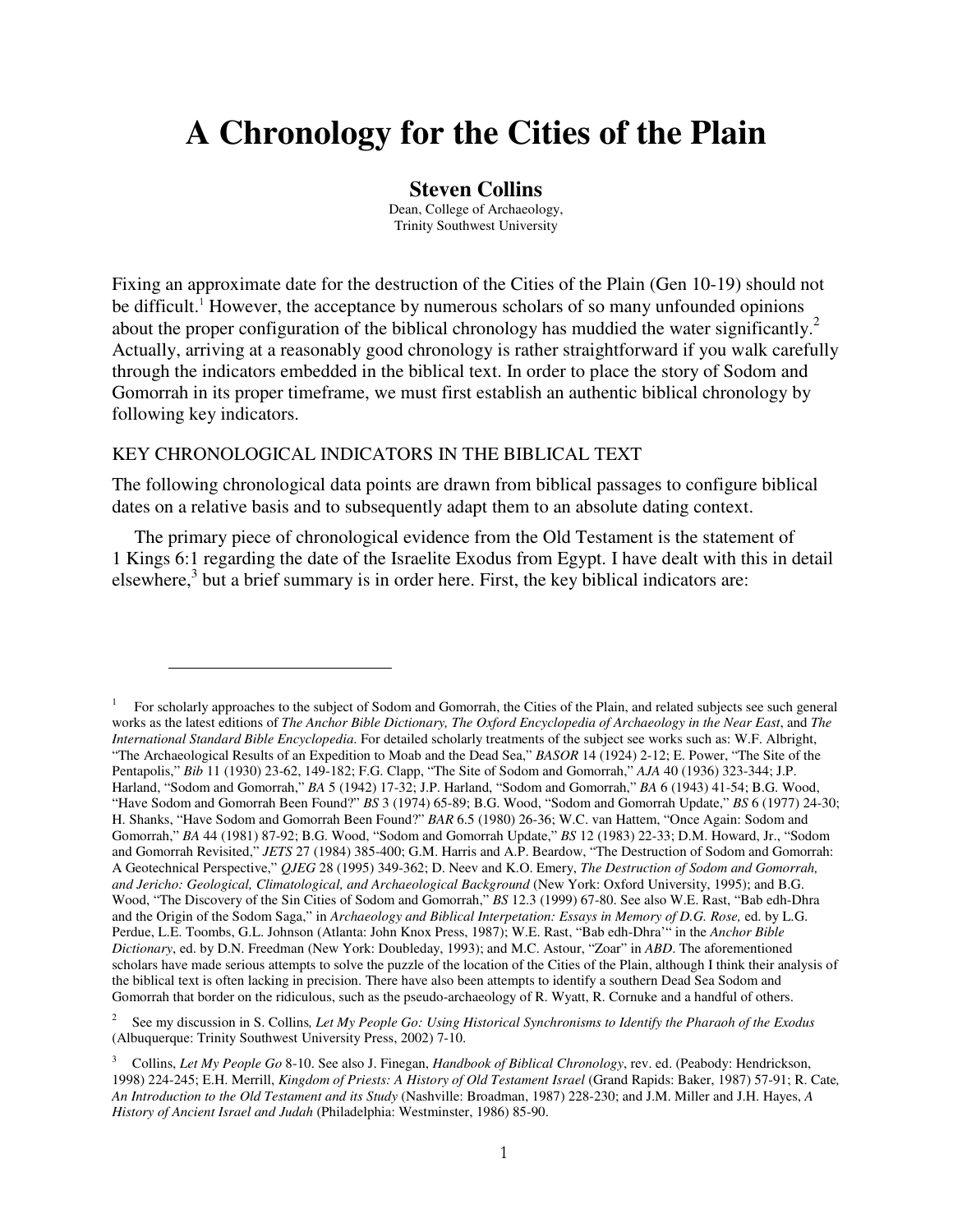1 Kings 6:1 (Masoretic Text [MT]): "In the four hundred and eightieth year after the Israelites had come out of Egypt, in the fourth year of Solomon's reign over Israel, in the month of Ziv, the second month, he began to build the temple of Yahweh."

1 Kings 6:1 (Septuagint [LXX]): "In the four hundred and fortieth year after the Israelites had come out of Egypt, in the fourth year of Solomon's reign over Israel...."

Taken at face value, this statement places the Exodus in the mid to late fifteenth century, either 1446 or 1406 BCE (I think a later date—say, the thirteenth century BCE—is untenable on both biblical and archaeological grounds<sup>4</sup>). I much prefer the date of 1406 BCE.<sup>5</sup>

From this point, additional biblical data allow us to work backward to the time of Abraham. These passages involving the length of the Israelite sojourn in Egypt are critical to the correct chronological placement of Abraham and the destruction of the Cities of the Plain:

Exodus 12:40 (MT): "Now the length of time the Israelite people lived in Egypt was 430 years."

Exodus 12:40 (LXX and Samaritan Pentateuch [SP]): "Now the length of time the Israelite people lived in Egypt and Canaan was 430 years."

Genesis 15:13: "Know for certain that your descendants will be strangers in a country not their own, and they will be enslaved and mistreated four hundred years."

I have examined much research about the length of the Israelite sojourn in Egypt,<sup>6</sup> and I am convinced that there is only one fragment of evidence—and that highly questionable—in support of a long (430-year) sojourn in Egypt, i.e., Exodus 12:40 in the Masoretic Text: "Now the length of time the Israelite people lived in Egypt was 430 years." Yet many conservative scholars, particularly evangelicals, cling to the 430 years of Exodus 12:40 (MT) as if the evidence overwhelmingly favored it. But in fact, practically all other lines of evidence point to a short (215-year) sojourn in Egypt, clearly revealing that the reading of the Masoretic Text in Exodus 12:40 is the result of a scribal omission made sometime before or during the Middle Ages (ca. 1000 CE).

 $\overline{a}$ 

<sup>4</sup> See my detailed discussion in Collins, *Let My People Go*.

<sup>5</sup> Ibid. 82-84.

<sup>6</sup> It is worth noting that scholars seem to use either a short or long Israelite sojourn in Egypt depending upon the needs of their particular theories, with but little critical analysis as to which length of sojourn is best supported by the evidence. For example, K.A. Kitchen postulates a much-abbreviated time span (on the order of 280 years or so) for the (literal) 480 years of Exodus 12:40 in order to accommodate his preference for a mid-thirteenth century BCE date for the Exodus, but he readily adopts a long, 400-plus-year Egyptian sojourn to avoid placing Joseph in the middle of the Eighteenth Dynasty, where he obviously does not belong. See K.A. Kitchen, *The Bible in Its World* (Downers Grove: InterVarsity, 1978) 74-76.

B.G. Wood, who holds to an early Exodus date (mid-fifteenth century BCE), assumes a long sojourn in Egypt because he needs to push the date of Abraham's entrance into Canaan as far back as possible to preserve some hope of identifying Bab edh-Dhra and Numeira as Sodom and Gomorrah. See Wood, "Sin Cities" 66-80. It is interesting to observe that this article includes a photograph of Dr. Wood standing next to an information sign placed at Bab edh-Dhra by the Jordanian Ministry of Tourism and Antiquities stating that the main (fortified) occupation of the town was destroyed about 2400 BCE toward the end of EB III, more than 300 years before the earliest possible date that Abraham and Lot could have entered Canaan.

In my opinion, the best treatment of the subject in support of the long Egyptian sojourn is P.J. Ray, Jr., "The Duration of the Israelite Sojourn in Egypt," *BS* 17.2 (2004) 33-44. This is the revised version of an article that originally appeared in *AUSS* 24 (1986) 231-248.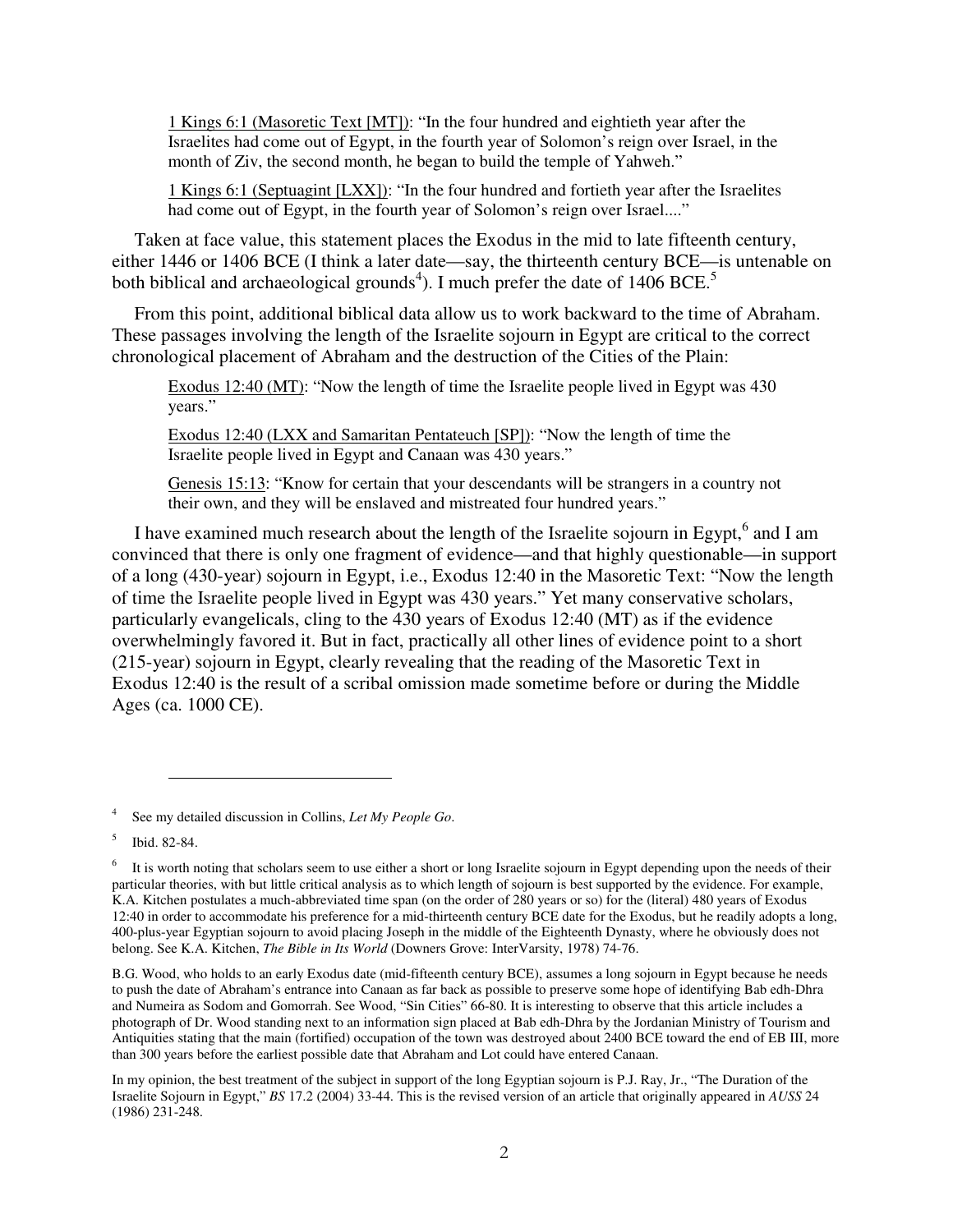Other witnesses to the text of Exodus 12:40—namely, the Samaritan Pentateuch and the Septuagint (LXX)—attest to the following reading: "Now the length of time the Israelite people lived in Egypt and in Canaan was 430 years." Both the Alexandrian-Jewish chronographer, Demetrius (before 200 BCE), and the Jewish/Roman historian, Josephus (first century CE), clearly support this reading of Exodus  $12:40$ .<sup>7</sup> Josephus writes that "[the Israelites] left Egypt....four hundred and thirty years after our forefather Abraham came into Canaan, but two hundred and fifteen years only after Jacob removed into Egypt."<sup>8</sup> Translator Whiston's footnote on this passage from Josephus is instructive:

Why our Masorete copy so groundlessly abridges this account in Exodus 12:40, as to ascribe 430 years to the sole peregrination of the Israelites in Egypt when it is clear even by that Masorete chronology elsewhere, as well as from the express text itself, in the Samaritan [Pentateuch], Septuagint and Josephus, that they sojourned in Egypt but half that time—and that by consequence, the other half of their peregrination was in the land of Canaan, before they came into Egypt—is hard to say.<sup>9</sup>

Even the apostle Paul in Galatians 3:17 supports a short Egyptian sojourn by affirming that from "the promises....spoken to Abraham" to the giving of the Mosaic Law, the total elapsed time was 430 years—again, 215 years in Canaan (Abraham to Jacob) and 215 years in Egypt (Jacob to Moses). From a historical point of view, Paul provides evidence for the state of the text of Exodus 12:40 in the middle first century CE, which included both locatives, Egypt and Canaan, as components of the Israelite sojourn. Further, to imply that Paul was only familiar with the LXX reading as a backdrop for Galatians 3:17 is highly speculative, since his extensive training as a "Hebrew of the Hebrews" (Philippians 3:4-6) surely would have given him an intimate knowledge of the then-extant Hebrew text of Exodus. Thus, from an evangelical point of view, only two distinct possibilities exist to account for Paul's clear support of a 430-year period from Abraham to Moses and, thus, a short sojourn in Egypt: (a) at the time Paul wrote Galatians, both the Hebrew and LXX texts of Exodus 12:40 read "in Egypt and Canaan....430 years," suggesting that the Hebrew textual tradition, which served as the basis of the much later Masoretic Text, at some point suffered the omission of "Canaan" after the time of Paul; (b) if the variant readings of Exodus 12:40 existed in the first century CE, then the Holy Spirit must have inspired Paul to select the correct one, i.e., "in Egypt and Canaan....430 years."

The only conceivable objection to a 215-year sojourn in Egypt is the statement in Genesis 15:13 that "your descendants will be strangers in a country not their own, and they will be enslaved and mistreated four hundred years." At first glance this may seem to suggest that the Israelites would be enslaved and mistreated for a period approximating 400 years, possibly supporting a long sojourn in Egypt. However, the argument quickly breaks down when the text is analyzed more closely. There is actually a two-fold division in the sentence: (a) "your descendants will be strangers in a country not their own," and (b) "they will be enslaved and mistreated," all in a period of 400 years. Obviously, Genesis 15:13 fits the formula of Exodus 12:40 (LXX and SP) very nicely: "Now the length of time the Israelite people lived in Egypt and Canaan was 430 years." They were "strangers in a country not their own" (Canaan) for

<sup>7</sup> Finegan, *Chronology* 204-205.

<sup>8</sup> Flavius Josephus, *The Antiquities of the Jews* (2.15.2) in *The Works of Josephus: New Updated Edition*, tr. by W. Whiston (Peabody: Hendrickson, 1987) 74-75.

<sup>9</sup> See translator Whiston's footnote on Josephus, *Antiquities* (2.15.2) 75.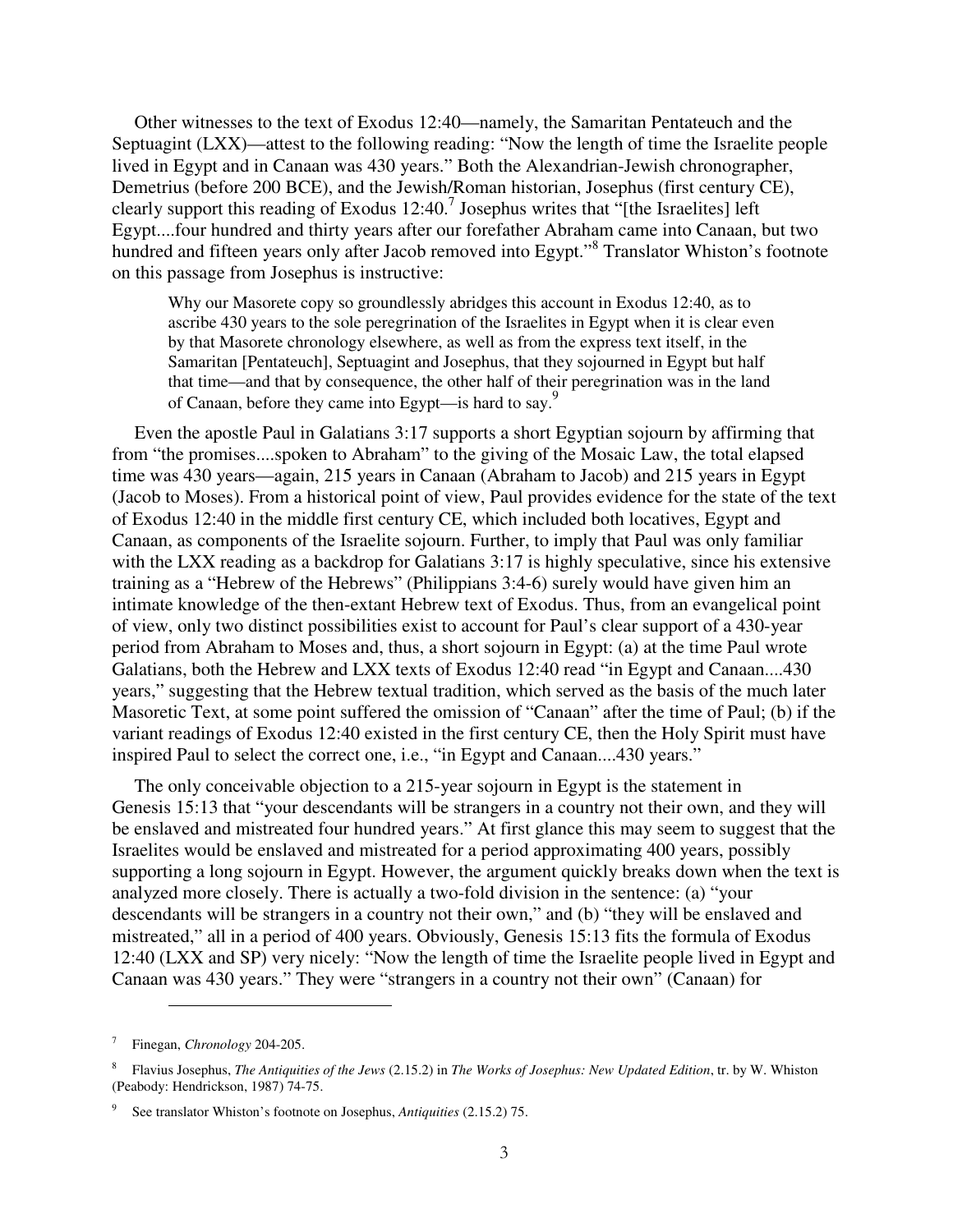approximately 200 years, and they were "enslaved and mistreated" in Egypt for an additional 200 years. Abraham, Isaac, and Jacob were only nomadic sojourners in Canaan. The land did not belong to them, but was only promised. The land became theirs only when God brought the descendants of Abraham into it forty years after the Exodus (Genesis 12:7; Exodus 6:8).

When you add to these points the fact that the Masoretic genealogies from Abraham to Jacob and from Jacob to Moses fit best into two 215-year periods,<sup>10</sup> the final nail is in the coffin of a long sojourn in Egypt. J. Finegan's gentle rejection of a long sojourn in Egypt is more than  $\text{kind},^{11}$  for the application of even the most basic logic to the available data discredits the premise that the Israelites were in Egypt for 430 years.

#### OBJECTIONS TO A SHORT SOJOURN

To be fair, we should also consider several issues raised by J.P. Ray in his defense of the longer sojourn scenario (see the publication information at the end of footnote 52). While he understands the points in favor of a short sojourn, he dismisses them in favor of the 430-year sojourn for several reasons. I will answer each in turn. First, he suggests that possibly since the time of the LXX (third century BCE) "there has been a tradition that the 430 years in Exodus 12:40…represent only 215 actual years of Israelite sojourn in Egypt, with the other 215 years representing the sojourn in Canaan." But such a take is slanted toward his view—as if the short sojourn idea was some kind of "alternate" tradition to the longer one. Realistically, the long sojourn tradition seems to be purely a late idea spawned by the scribal error leading to the reading of Exodus 12:40 in the MT. Who held to a long sojourn before that? Not many, as far as I can tell.

Second, he suggests that Josephus "provides a divided testimony." In spite of the fact that Josephus is so adamant about the short sojourn in his *Antiquities* (2.15.2), with his *Contra Apion* (1.14) giving full support to this, Ray cites another passage in *Antiquities* (2.9.1) that, in his opinion, seems to support the MT: "And four hundred years did they spend under these afflictions..." Clearly this reflects the 400 years of Genesis 15:13, and might seem to suggest a 400-year sojourn, but not necessarily—Josephus may merely be skimming over the issue with the precision of the Genesis passage oversimplified or ignored (see the next paragraph). But just as Genesis 15:13 must be understood in the light of other biblical texts, such as Exodus 12:40 (LXX) and Galatians 3:17, so the *Antiquities* 2.9.1 passage should be understood in the light of the *Antiquities* 2.15.2 passage, which, for Josephus, is definitive on the issue. In the same paragraph, Ray points out that even Rabbinic tradition supports a short Egyptian sojourn, citing *Seder 'Ôlām* (second century) and Rashi (eleventh century), and also suggests that the Midrash is vague on the issue. So, there is no substantive evidence here to favor the long sojourn.

Third, Ray attempts to sell the idea that the "NT also appears to be divided on the subject." My response is, Appears divided to whom? He cites Acts 7:6-7 and 13:17-20. But the Acts 7 passage deals with Genesis 15:13, not Exodus 12:40. Genesis 15:13 says, "Then Yahweh said to him, 'Know for certain that your descendants will be strangers in a country not their own, and they will be enslaved and mistreated four hundred years.'" The meaning is not unclear here. The descendants of Abraham would have two things happen during a period of 400 years: (a) they

<sup>10</sup> Finegan, *Chronology* 203-206.

 $11$  Ibid.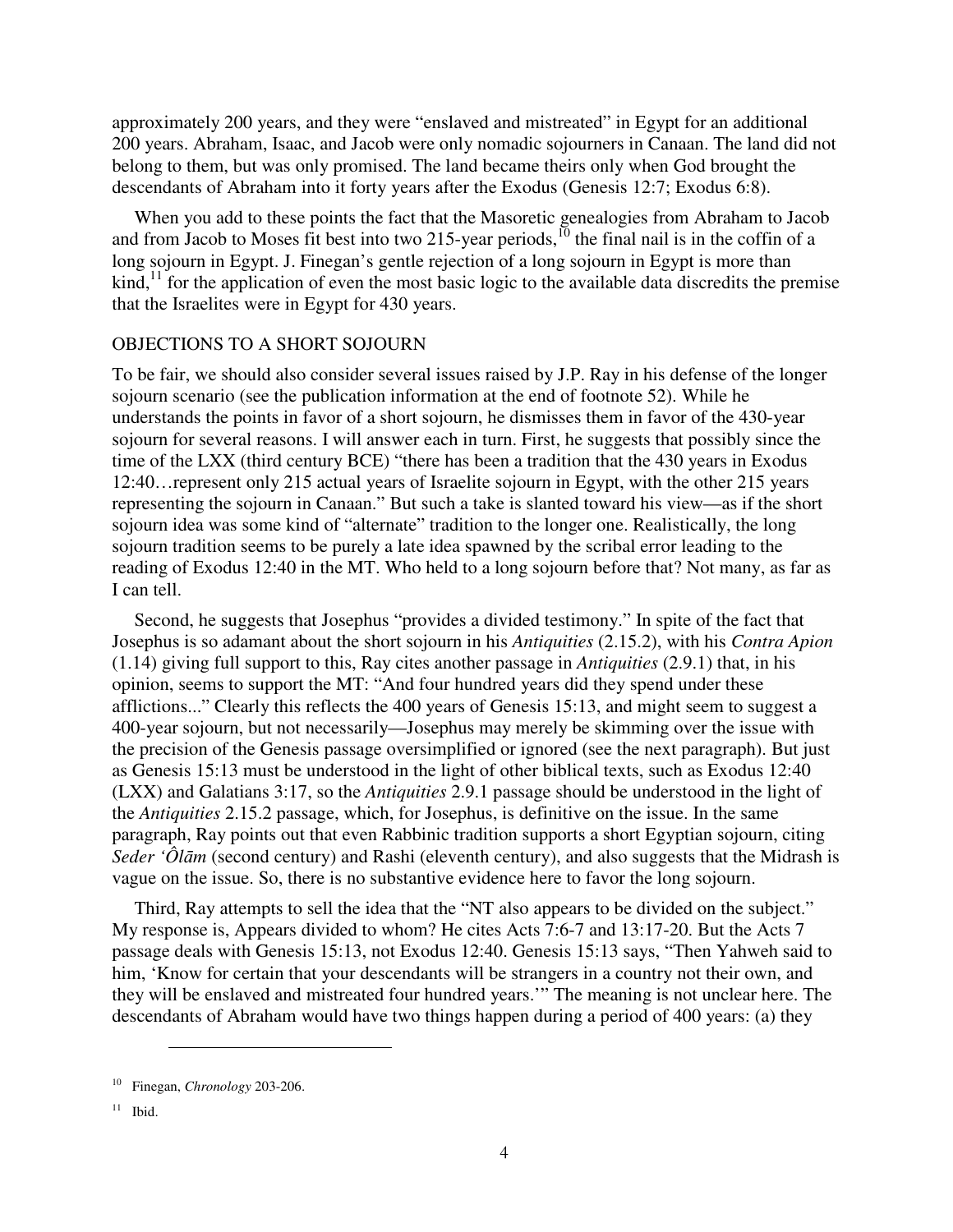would be strangers in a country not their own (Canaan!), and (b) they would be enslaved and mistreated (in Egypt!). Where is the long Egyptian sojourn? The Acts 13 passage says, "The God of the people of Israel chose our fathers and he made the people prosper during their stay in Egypt. With mighty power he led them out of that country and he endured their conduct forty years in the desert. He overthrew seven nations in Canaan and gave their land to his people as their inheritance. All this took about 450 years. After this, God gave them judges until the time of Samuel the prophet."

Let's examine this closely… over a period of 450 years God did several things: (a) he chose our fathers (the Hebrew Patriarchs); (b) he made them prosper in Egypt; (c) he led them out of Egypt; (d) he put up with them in the wilderness; and (e) he overthrew the nations in Canaan and gave that land to the Israelites. But there is absolutely nothing here demanding a long sojourn in Egypt, especially if the "fathers" included Abraham. The Apostle Paul's statement in Galatians 3:17 is *the* definitive NT passage on the issue. And Ray agrees that Paul follows the LXX rendering of Exodus 12:40! The NT is not divided on the issue at all—it clearly specifies a short (215-year) Israelite sojourn in Egypt.

Fourth, Ray attempts to show a division on the issue among the Ante-Nicene Fathers, namely Tertullian (short sojourn) and Hippolytus (long sojourn). But the argument for a long sojourn does not wash here, and it gets us nowhere.

Fifth, Ray states that "the majority of ancient texts lend support to the long chronology (for the sojourn in Egypt alone). While this fact does not, of course, provide conclusive support for that chronology, it does indicate a direction of probability as to the original." There is some "sleight of hand" here that I must point out. The use of the term "conclusive support" is terribly misleading. There is no line of reasoning that justifies the term "conclusive" as a description of the evidence for a long sojourn chronology, even if tempered by a carefully placed negative disclaimer. And to jump from that to "it does indicate a direction of probability as to the original" is simply unwarranted.

The balance of Ray's argumentation is, frankly, neither here nor there. He simply has to try to explain away what more clearly fits a short sojourn scenario. In order to be willing to skate on such thin ice, long-sojourn supporters like Ray must have something else that they desire to preserve at the expense of better logic and evidence. Indeed, the following two ideas are what they generally want to hang onto, but these two ideas must be dismissed if one adopts a short Egyptian sojourn for the Israelites.

## THE CORRECT CHRONOLOGICAL PLACEMENT FOR THE DESTRUCTION OF SODOM AND GOMORRAH

With reference to the destruction of the Cities of the Plain, two ideas must be abandoned on the basis of a 215-year Israelite sojourn in Egypt: (a) the placement of Abraham in either the Early Bronze Age or Intermediate Bronze Age; and (b) the identification of Bab edh-Dhra and Numeira as Sodom and Gomorrah.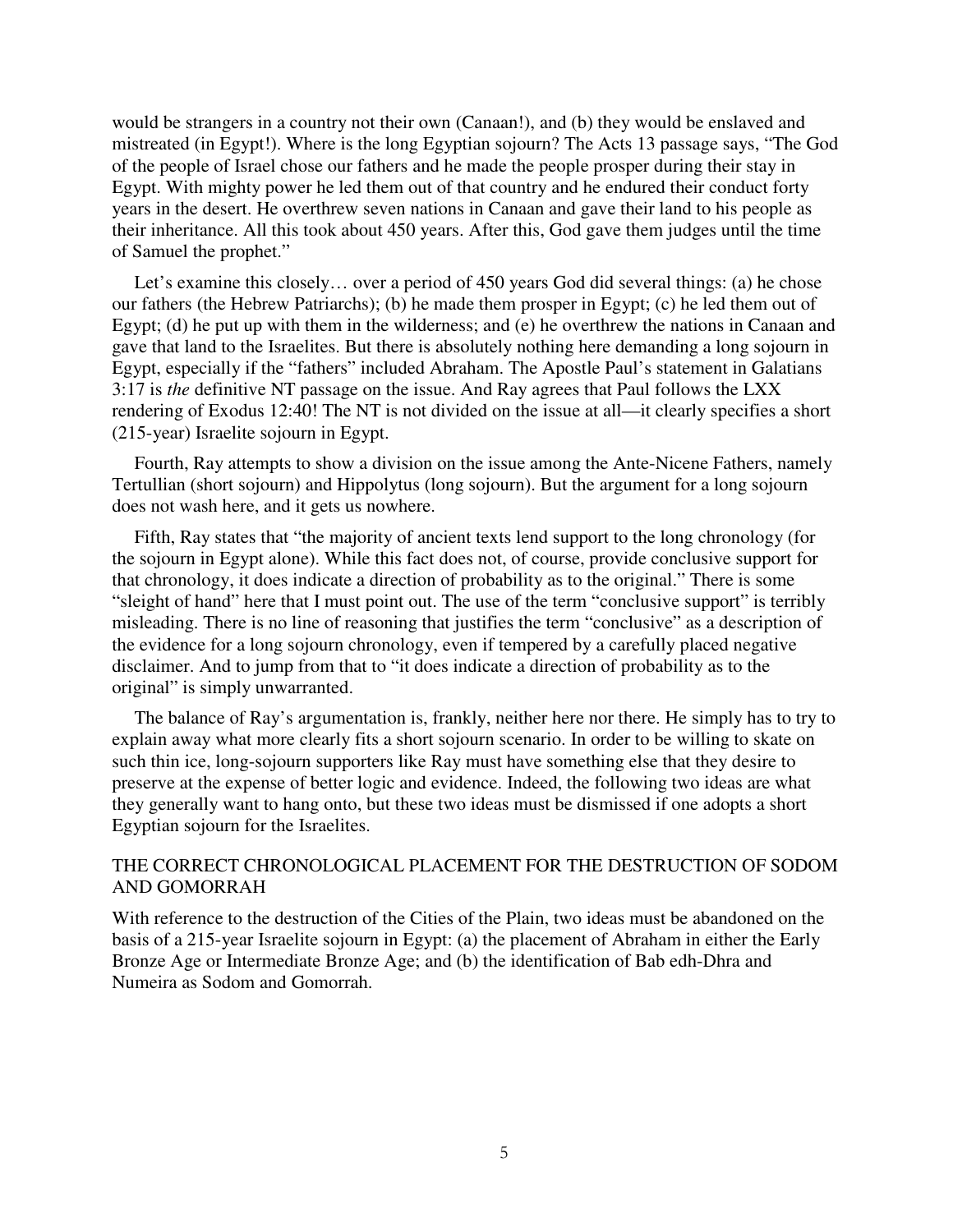## Abraham Did Not Live in the Intermediate Bronze Age (2350-1950 BCE; formerly Early Bronze IV and Middle Bronze I).<sup>12</sup>

If the Exodus occurred about 1446 BCE (based on the Masoretic Text of 1 Kings 6:1) or 1406 BCE (based on the LXX rendering of 1 Kings 6:1), then the earliest possible date for the entrance of Abraham into Canaan 430 years earlier would be the first half of the nineteenth century BCE, which, by any stretch of the imagination, was well into Middle Bronze Age IIA. Thus, the idea so popular among evangelical scholars, that Abraham lived in the Intermediate Bronze Age or earlier, should be abandoned. Abraham was a resident of Canaan at the earliest during the prosperous Middle Bronze Age IIA-B (now Middle Bronze I and II in many chronologies; 2000-1600 BCE)—and perhaps as late in the MB as the Hyksos Period.

# Bab edh-Dhra and Numeira Are Not Sodom and Gomorrah.<sup>13</sup>

There have been numerous recent attempts to equate the Jordanian sites of Bab edh-Dhra and Numeira with Sodom and Gomorrah. The biblical stories involving the "cities of the plain," including these two infamous locations, occurred in the days of Abraham and Lot. Since Sodom and Gomorrah were contemporaneous with these two patriarchs, they must have been occupied and thriving during Middle Bronze Age IIA, the correct chronological placement of Abraham in Canaan. But since both Bab edh-Dhra and Numeira were destroyed toward the end of Early Bronze Age IV, no later than 2200 BCE,<sup>14</sup> they cannot remotely be associated with the careers of Abraham and Lot. $15$ 

Furthermore, the biblical text tells us that Sodom was a walled town, for "Lot was sitting in the gateway of the city [Sodom]" (Genesis 19:1). Excavations at Bab edh-Dhra—the site most often identified as Sodom—reveal that its final walled phase was destroyed about 2400-2350 BCE, toward the end of Early Bronze III.<sup>16</sup> The subsequent phase was an open settlement destroyed about 2200 BCE. After that, the site was abandoned. Thus, because both Bab edh-Dhra and Numeira were destroyed 300-500 years before Abraham entered Canaan, there is no hope of associating him with those Early Bronze Age towns (not to mention the fact that, as I have discussed elsewhere, Bab edh-Dhra and Numeira are located east and south [respectively] of the Dead Sea's Lisan peninsula, which puts them entirely in the wrong place!). Even if you assign to Abraham the earliest possible date for entering Canaan, say, about 2100 BCE, he would still

 $12$  The problem is not that most scholars try to place Abraham earlier than the Middle Bronze Age; they generally do not. It is simply that the long Israelite sojourn in Egypt assumed by some scholars forces the patriarch into the latter half of the Intermediate Bronze Age which is a considerably different cultural picture than the more stable and prosperous MB I/II (MB IIA/B in older chronologies). Projecting an accurate historical/cultural context for Abraham depends on a more precise chronological placement. If the Egyptian sojourn of the Israelites is actually on the order of 215 years as the bulk of the evidence suggests, then there is no point in discussing Abraham in the light of Mesopotamian, Syrian, and Canaanite socio-cultural contexts earlier than MB I/II.

<sup>&</sup>lt;sup>13</sup> Attempts to identify Bab edh-Dhra and Numeira as Sodom and Gomorrah abound in the recent literature. See Wood's "Sin Cities" for a good range of bibliographical references.

<sup>14</sup> R.T. Schaub, "Bab edh-Dhra," *NEAEHL vol. 1* 130-136. See also M.D. Coogan, "Numeira 1981," *BASOR* 255 (1984) 75-81.

<sup>&</sup>lt;sup>15</sup> Using the long, 430-year Israelite sojourn in Egypt, the earliest possible date for the birth of Abraham is about 2166 BCE, placing him in Canaan about a century later. See Finegan, *Chronology* 202.

<sup>16</sup> Schaub, "Bab edh-Dhra" 130-136.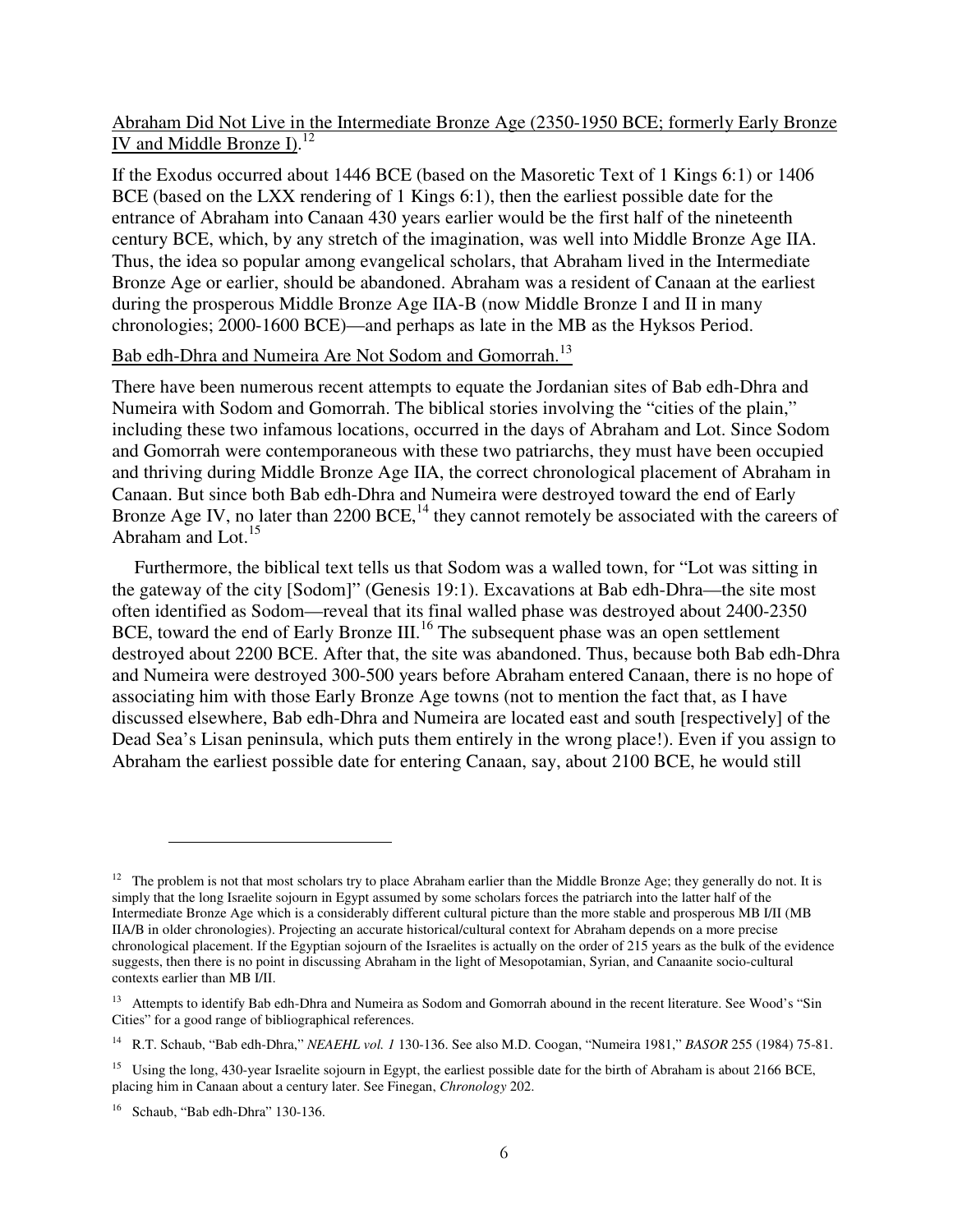arrive in the land three hundred years after the walled town of Bab edh-Dhra was destroyed. Obviously, Sodom and Gomorrah have yet to be identified.<sup>17</sup>

Even B.G. Wood, who has written several articles on Bab edh-Dhra and Numeira as Sodom and Gomorrah, recognizes the large time gap separating the destruction of those two southeastern Dead Sea sites from the career of Abraham. Wood attempts to accommodate these chronological difficulties in the following manner:

The chronological date for the destruction of Bab edh-Dhra and Numeira, however, is considerably earlier than [2070 BCE]. Rast gives the date for the end of the Early Bronze III period and the destruction of the cities as 2350 BCE....Schaub places the date slightly later at 2300 BCE....This leaves a discrepancy of 230-280 years. Does this mean that we cannot correlate the archaeological findings at Bab edh-Dhra and Numeira with the events described in the Bible?

In reality, the archaeological date for the end of the EB III period cannot be determined with any degree of certainty. Dating for the Bronze Age in Palestine is dependent upon synchronisms with the known history of Egypt. To date, we have no such synchronisms for the EB III period. There are a few correlations for the previous EB II period, suggesting that it was approximately contemporary with the Archaic Period (First and Second Dynasties) in Egypt, ca. 3100-2700 BCE....The dates for the Archaic Period only are known to within 200 years....It is entirely within the realm of possibility, therefore, that the destruction of Bab edh-Dhra and Numeira could have occurred at the Biblical date of ca. 2070 BCE.<sup>18</sup>

While I appreciate Wood's willingness to question the chronological uncertainties of the Early Bronze Age, I must point out that the whole picture of a possible relationship between the destruction dates for Bab edh-Dhra and Numeira and biblical Sodom and Gomorrah is far worse then he admits. First, the potential dates he cites for the destruction of the final walled phase at Bab edh-Dhra) toward the end of EB III are among the lowest dates accepted by scholars specializing in that period.<sup>19</sup> Second, Wood's suggestion that the end of EB III (thus the destruction of Bab edh-Dhra) could possibly be adjusted downward from 2350 BCE to 2070 BCE is simply wishful thinking.<sup>20</sup> Third, Wood is forced to posit a long  $(430$ -year) Israelite sojourn in Egypt in order to push the dates of Abraham back as far as possible. However, that is woefully artificial, as I have already demonstrated. Based on an actual 430-year time span from the giving of the promise to Abraham (Genesis 12ff) until the coming of the Law under Moses (mid to late fifteenth century BCE), the earliest possible date for Abraham's entrance into Canaan is ca. 1876 BCE. But since the Exodus probably occurred about 1406 BCE rather than

<sup>&</sup>lt;sup>17</sup> I am convinced that a careful analysis of the biblical data for Sodom and Gomorrah will open up the possibility that their locations can be ascertained. However, it is entirely possible that at the time of their destruction they were completely "blown off their foundations," so to speak. In that case, we might expect to find only a few scattered sherds of pottery from the Middle Bronze IIA and perhaps the foundations of some of their ancient walls.

<sup>&</sup>lt;sup>18</sup> Wood, "Sin Cities" 78.

<sup>19</sup> See A. Ben-Tor, "The Early Bronze Age," *The Archaeology of Ancient Israel*, A. Ben-Tor, ed. (New Haven and London: Yale University, 1992) 81-125; G.W. Ahlstrom, *The History of Ancient Palestine* (Minneapolis: Fortress, 1994) 112-157; Schaub, "Bab edh-Dhra"; and Coogan, "Numeira" 75-81.

<sup>&</sup>lt;sup>20</sup> We must remember that even if it were possible to adjust the date for the end of EB III down two or three hundred years—for which there is no supporting evidence—the geographical data from Scripture does not support a southeastern Dead Sea location for Sodom and Gomorrah .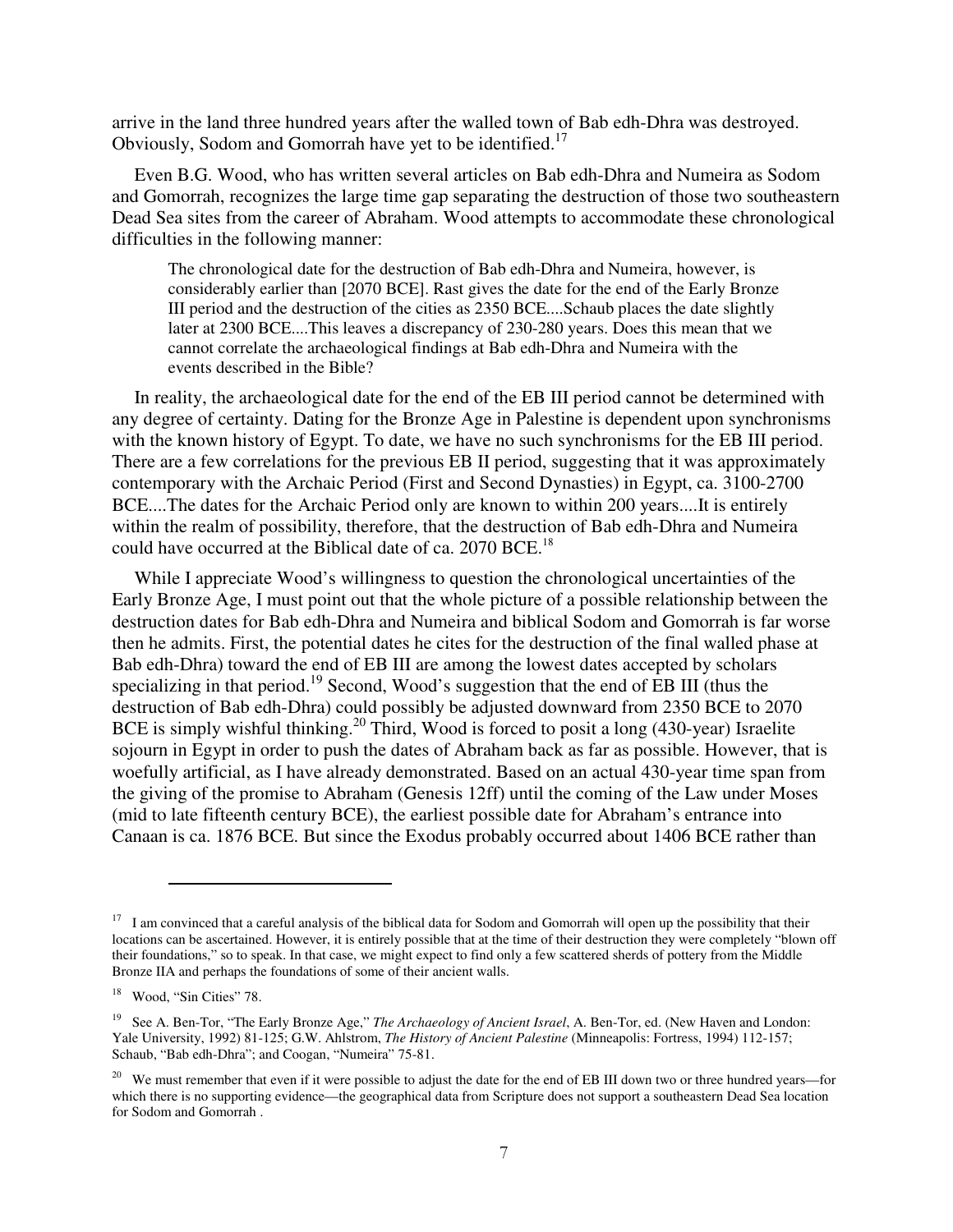1446 BCE,  $^{21}$  Abraham's entrance into Canaan would have taken place ca. 1836 BCE, placing the approximate time of Sodom and Gomorrah's destruction just before the birth of Isaac, ca. 1811 BCE. The minimum discrepancy, therefore, between the destruction of the EB III occupations at Bab edh-Dhra and Numeira (ca. 2350 BCE) and the biblical date for the destruction of the Cities of the Plain (slightly before ca. 1811 BCE) is on the order of 500+ years. And I see absolutely no means of merging those two widely disparate dates.

In summary, computing a biblical chronology based on a 430-year Israelite sojourn in Egypt is erroneous. Virtually every line of reasoning and evidence points to the factuality of a short, 215-year sojourn. The reality of the 215-year sojourn, in turn, categorically eliminates the possibility of (a) placing Abraham in or before the Intermediate Bronze Age, and (b) Bab edh-Dhra and Numeira as Sodom and Gomorrah. There is no doubt that, if taken literally (which many do not), the 175-year span (Genesis 25:7) of Abraham's life (ca. 1911-1736 BCE; see Table 1) would cover much of MB I and a portion of MB II (1950-1750 BCE and 1750-1600 BCE, respectively). In terms of searching for the actual sites of the Cities of the Plain, a correctly-configured biblical chronology narrows the time window of their destruction to Middle Bronze I or II, requiring that candidate sites have occupational levels at least through that period of time.

<sup>21</sup> Collins, *Let My People Go* 82-84.